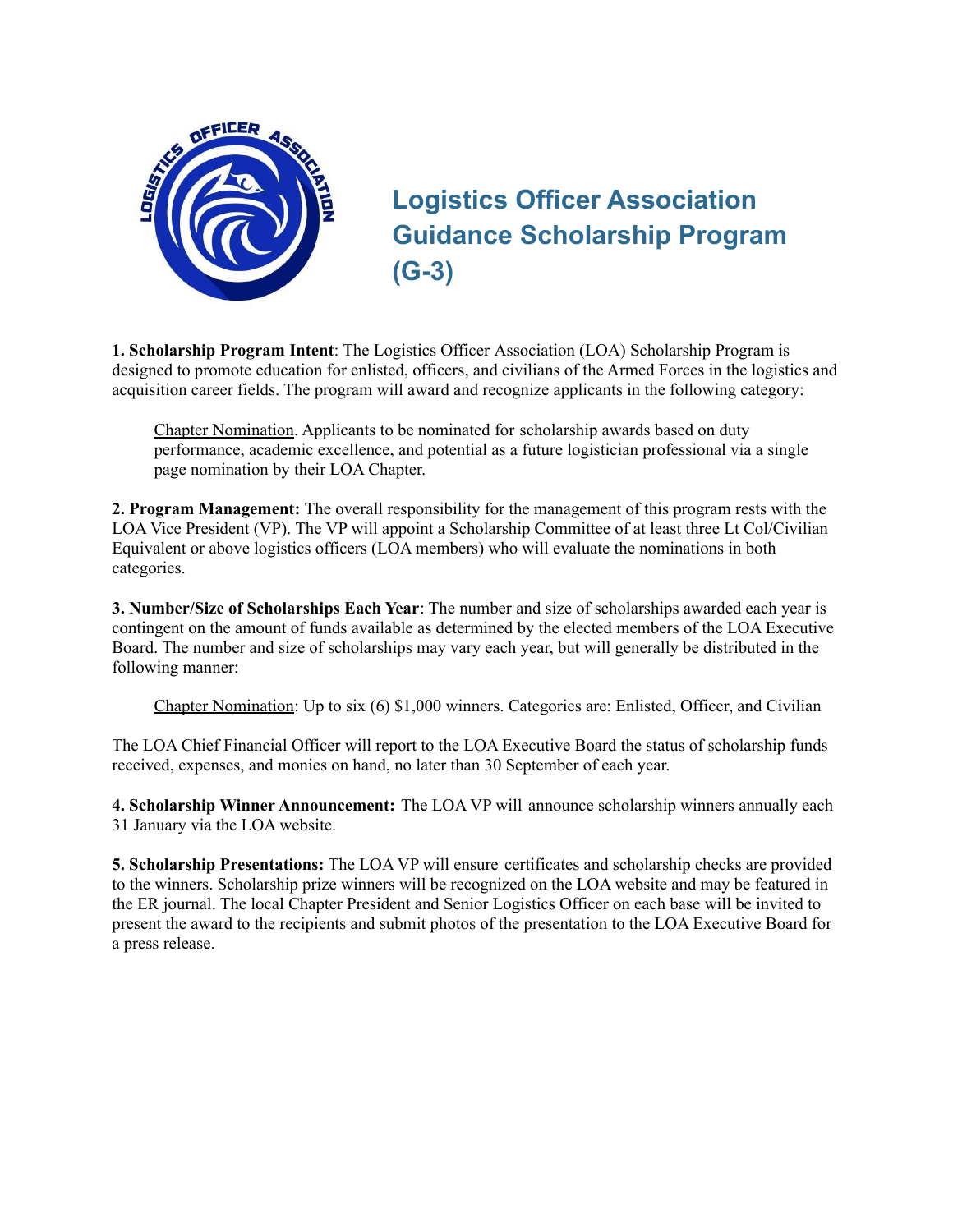**6. Scholarship Donor Recognition Program:** Individual and corporate scholarship donors are exceedingly important to the LOA Scholarship Program, and each donation is greatly appreciated. Donations fall into the following categories:

| Individual Donation Status<br>- Donor: less than \$100 | <b>Corporate Donation Status</b><br>- Donor: less than \$5,000 |
|--------------------------------------------------------|----------------------------------------------------------------|
| - Patron: \$100-\$999                                  | - Patron: $$5,000-S24,999$                                     |
| - Benefactor: over \$1,000                             | - Benefactor: over \$25,000                                    |

Individual and corporate scholarship "donors" will be listed on the LOA website. Individual donations of \$500 dollars or more, and corporate donations of \$15,000 or more, will be recognized during LOA symposiums.

**7. Scholarship Nominations:** Compliance with this paragraph is mandatory.

Who May Compete: Enlisted, officer, and DoD civilians serving in the logistics or acquisitions career fields. They are not required to be LOA members.

Who May Submit: Active chapters may submit as many nominations as they choose. However, only the elected chapter President or Vice President may submit nominations.

Chapter Nomination Criteria: Must fill out the attached submission form, to include:

- 1. Individual Data.
- 2. Academic information.
- 3. Leadership and Duty Performance: Highlight accomplishments/proven leadership ability.
- 4. Off Base Community Involvement: List activities in the local community.
- 5. Career Aspirations: Narrative paragraph briefly outlining school intent and career aspirations and why the nominee has earned this recognition.
- 6. Public Release Statement: For use in LOA publications and websites.
- 7. Endorsement Letter: Signed by supervisor, commander, or teacher (use preformatted content).

#### **8. Scoring Categories (100 points)**

- 1. Academic Background (20 pts)
- 2. Leadership/Duty Performance in Logistics (40 pts)
- 3. Off Base Community Involvement (20 pts)
- 4. Career Intent/School Aspirations (20 pts)

Submission Deadline: Nominations must reach the Scholarship Committee no later than 31 October or a date established and published by the LOA Executive Board. Send nominations via email to vp@loanational.org **(SEND AS A PDF FILE).**

#### **9. Scholarship Winner Selection**

Selection Process: The LOA VP will develop a Nomination Package consisting of a score sheet, copy of each nomination, and a copy of this directive. The package will be emailed to each panel member. Each panel member will review the individual nomination and score the package IAW paragraph 8. Individual area scores will be tallied up for a "total" score, which will be used to rank the nominees. The panel members will return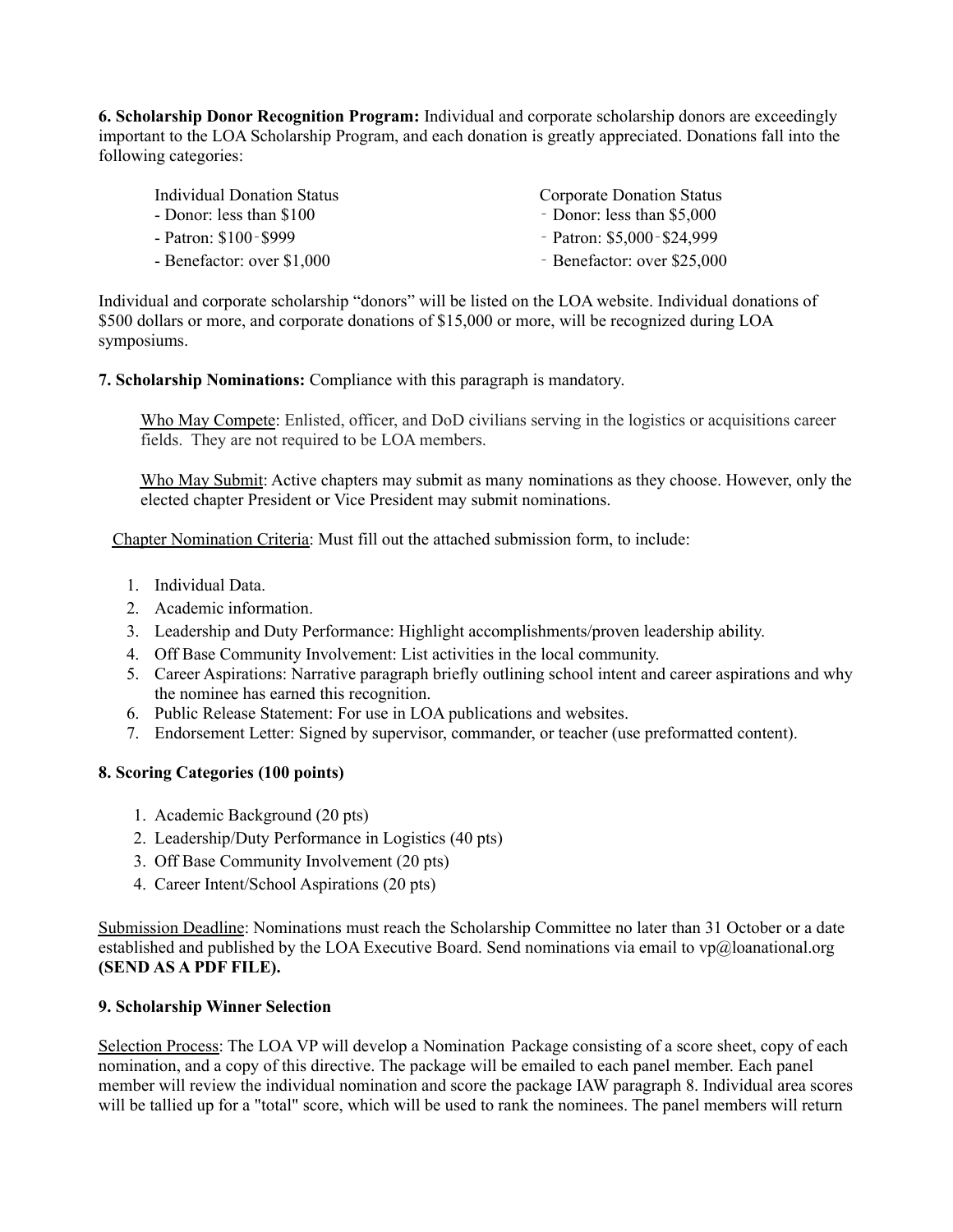the completed nomination package to the LOA VP.

Final Score/Winner Determination: The LOA VP will consolidate the panel scores and advise the LOA Executive Board of the winners. Once approved, the VP will announce the winners as described in paragraph four.

**//Signed// JASON KALIN President, Logistics Officer Association**

**Approved by the Executive Board, May 2022**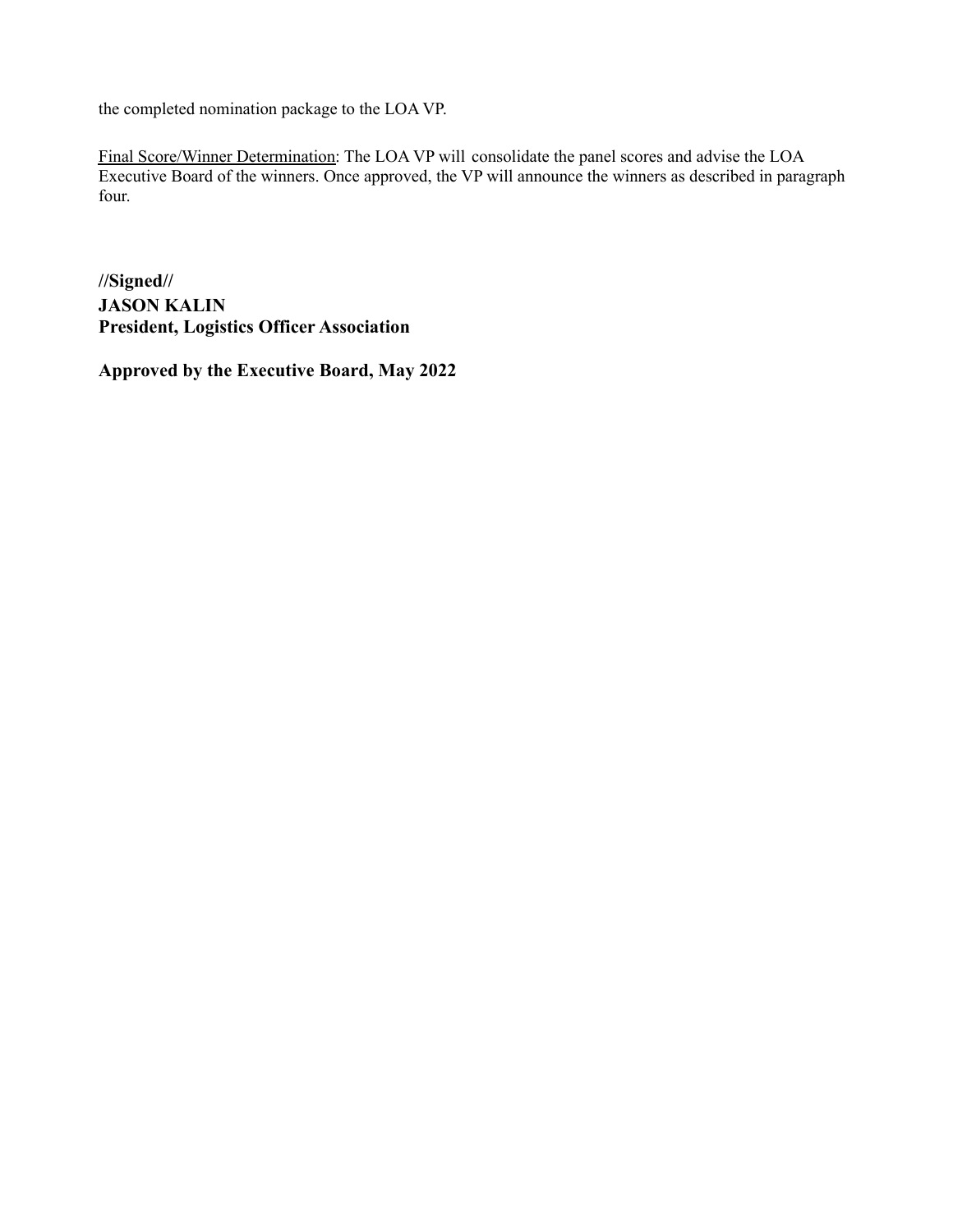#### **YOUR LOCAL CHAPTER:** SONORAN CHAPTER

#### **INDIVIDUAL DATA:**

**NAME:** Helen N. Ray **RANK/CIV**: SSgt **DATE OF RANK**: 1 Feb 18 **SSN**: 0000 (last 4 only) **CAREER FIELD**: Aircraft Maintenance **DUTY TITLE**: OIC, Avionics Flight **SPONSORING UNIT TELEPHONE**: DSN 227‐1234/Comm (703) 927‐1234

### **A. ACADEMIC BACKGROUND**:

Degree in Progress: Undergraduate College: University of Ohio

Major: Electrical Engineering GPA: 3.75 Completed: XX out of XXX semester hours

## **B. LEADERSHIP/DUTY PERFORMANCE IN LOGISTICS:**

Describe significant leadership accomplishments and how well the nominee performed assigned primary and additional duties. Define the scope and level of responsibilities and the impact on the mission. Include any new initiatives or techniques developed by the member that positively impacted the unit and/or the mission. May include awards and notable decorations (**use no more than 5 bullets).**

#### **C. OFF BASE AND COMMUNITY INVOLVEMENT:**

Define the scope and impact of the member's positive leadership and involvement in both the military and civilian community. Include leadership, membership, or participation in unit advisory councils, professional military organizations, associations, and events (**use no more than 3 bullets)**.

## **D. CAREER INTENT/SCHOOL ASPIRATIONS**:

Narrative paragraph. Briefly outline career intent/school aspirations and why LOA should award this scholarship to you. Explain how the education you are receiving will enhance your future abilities (**use narrative with no more than 3 paragraphs)**.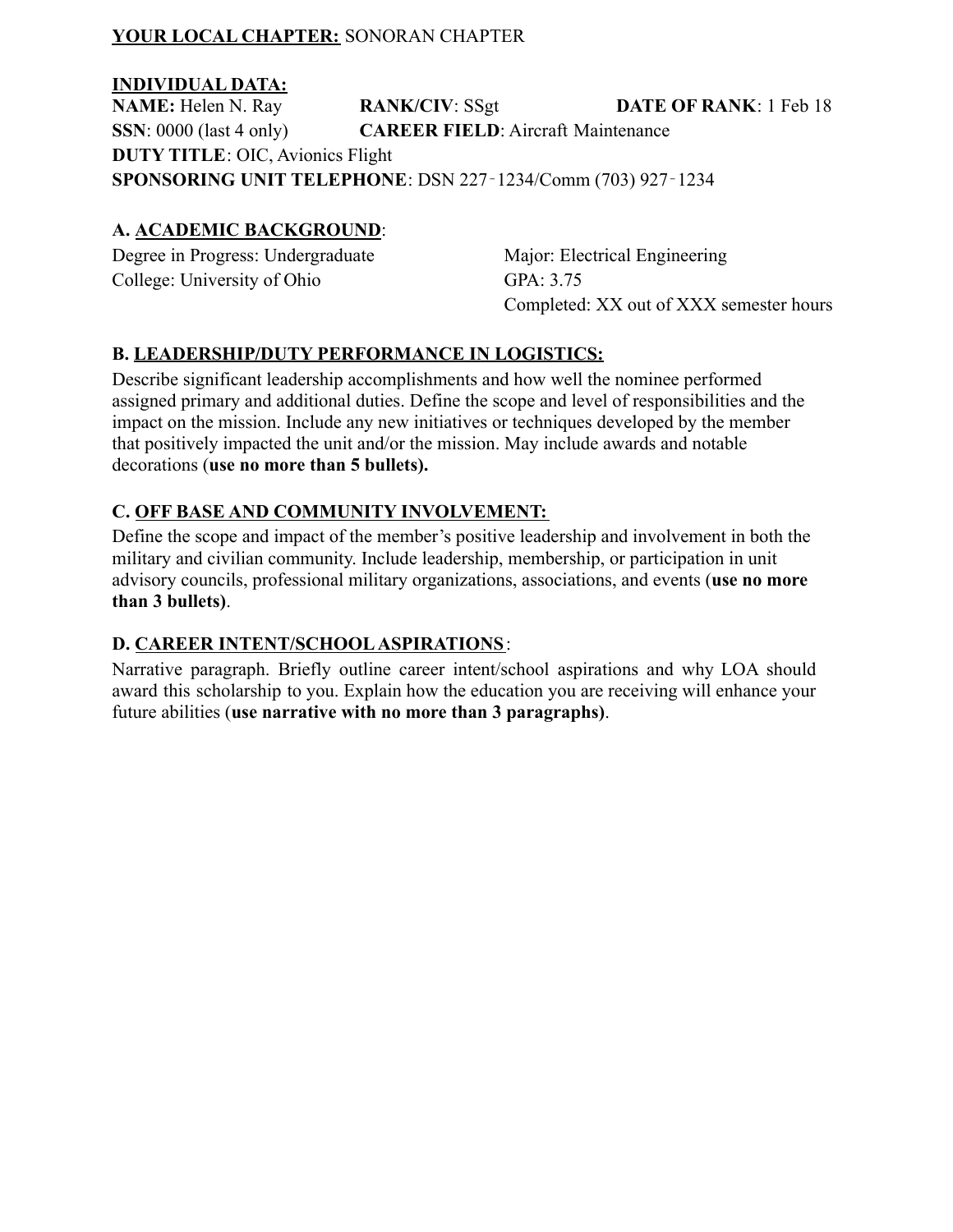*PUBLIC RELEASE STATEMENT. Digital signature or signed.*

# **PUBLIC RELEASE STATEMENT Logistics Officer Association's Award**

I do/do not agree to give permission to use my name, rank, and base of assignment in the announcement message or for any publicity regarding the scholarship award winner.

Date Nominee's Signature